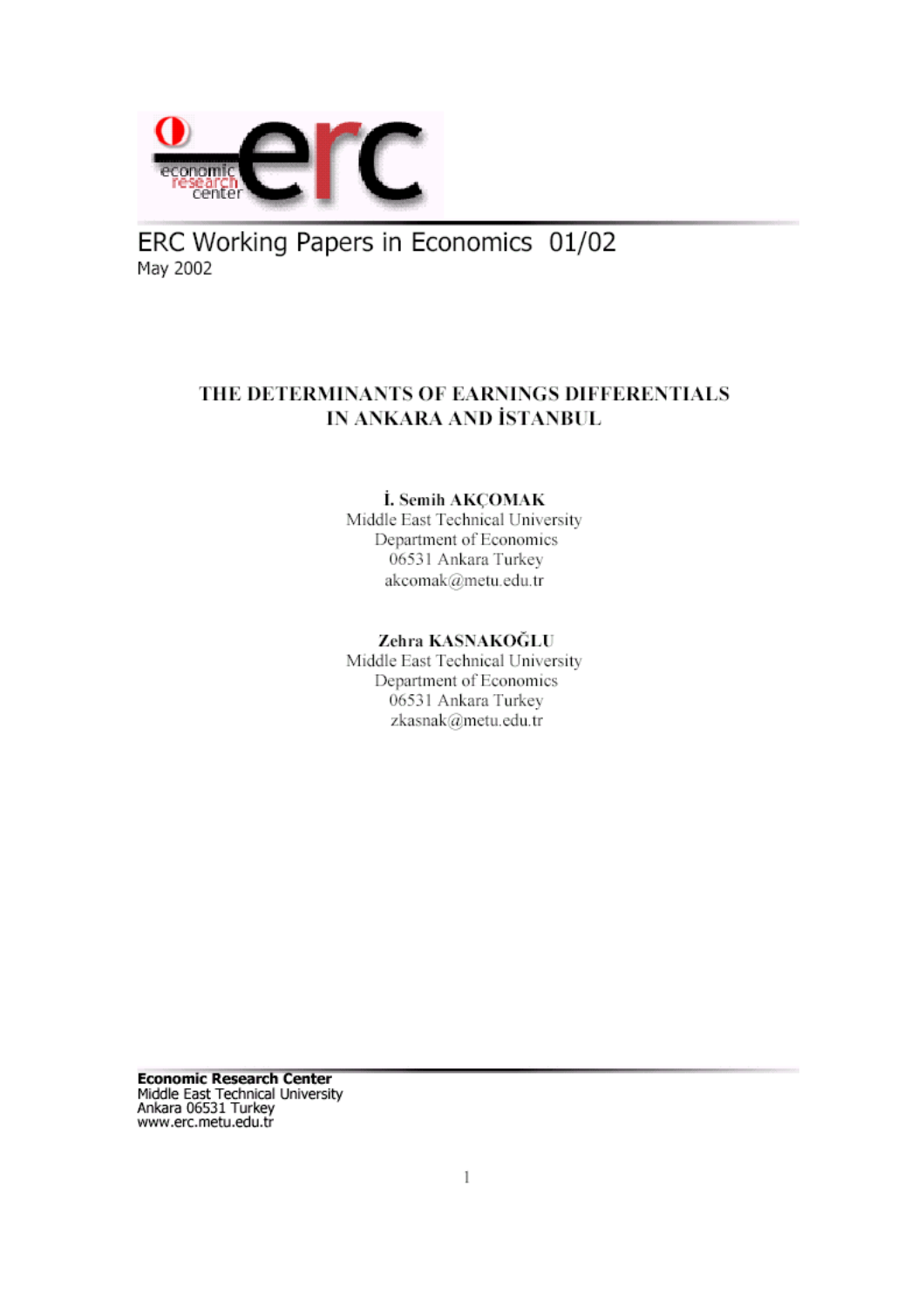#### **Abstract**

In this study, an attempt is made to compare and contrast the determinants of earnings differentials in Ankara and İstanbul. The determinants of earnings differentials are first examined with semilogarithmic single equation models based on the basic human capital approach. Secondly, extended models are formed in which all the variables are expressed as dummy variables. In general, the average per hour earnings in İstanbul, is higher than in Ankara. It is found that age, gender, education and job status have significant effects on the explanatory power of the model, whereas occupation and marital status have only limited effect.

#### **I. INTRODUCTION**

Starting with the early works in 1960s, personal income distribution and its determinants, has been one of the topics that took extensive attention in the economic literature. These early studies employed the human capital approach, which took investment to human capital as the basic determinant of personal earnings. According to this approach the main determinants of earnings are variables such as, education and experience (Becker and Chiswick, 1966; Mincer, 1974). However these models were criticized for not taking into account the socio-economic and physical capital. Therefore, researchers such as Morgenstern (1973) and Behrman and Taubman (1976) extended the basic human capital model by adding variables like occupation, employment status, gender, father's education and occupation. Other researchers went further and developed recursive and simultaneous equation systems to take into account the inner linkages between education, occupation and earnings (Psacharopoulos, 1977a; Kasnakoğlu, 1978; Tachibanaki, 1980; Varlıer, 1982).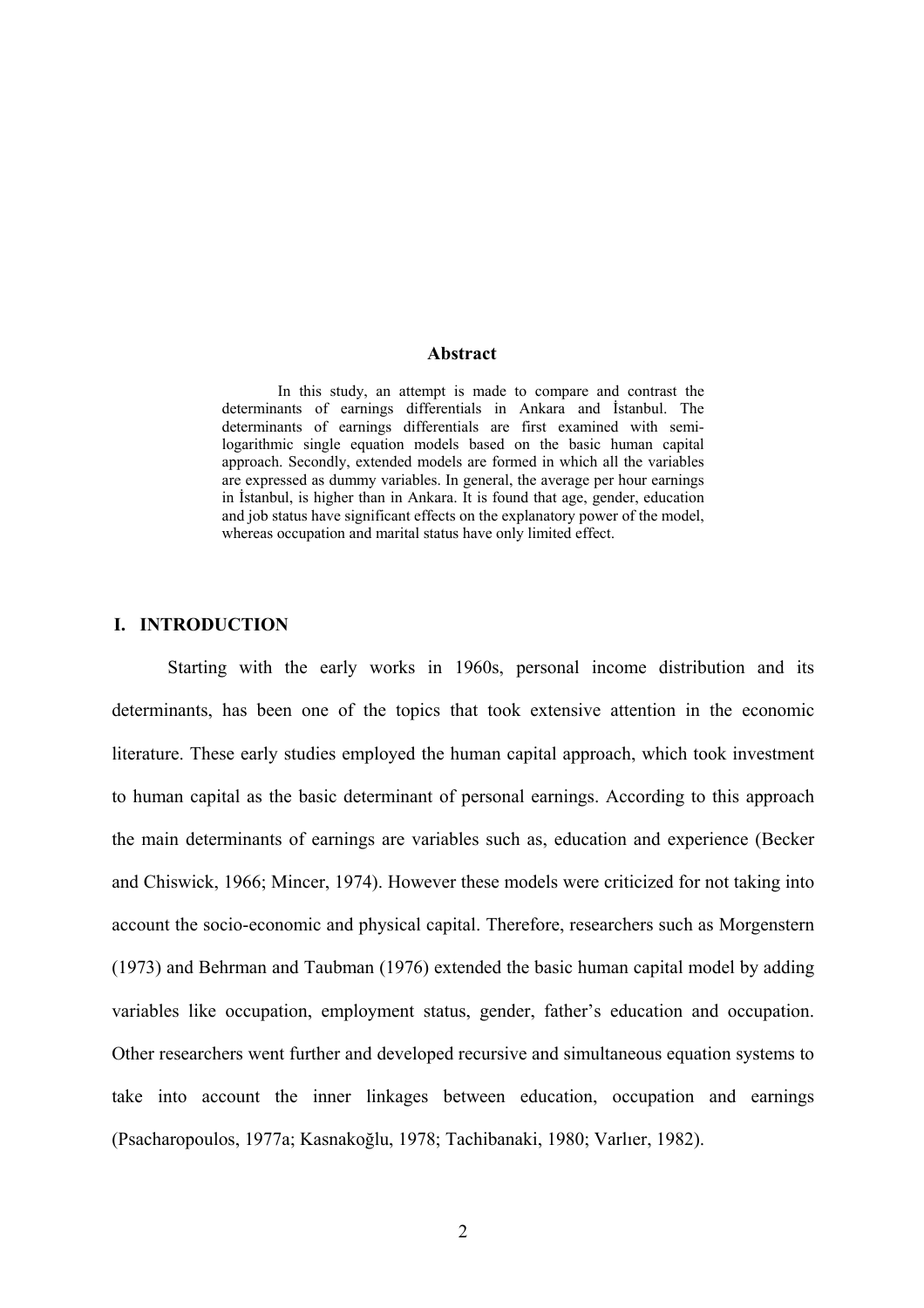In this paper we make an attempt to analyze the determinants of earnings differentials in Ankara and İstanbul. Single equation models will be used to explain the variations in personal earnings in two of the largest cities of Turkey, namely Ankara and Istanbul. Another aim of this paper is to compare the current findings with the earlier studies for Turkey, by Varlıer (1982), Kasnakoğlu and Kılıç (1983) and Kasnakoğlu and Dayıoğlu (1996).

The remainder of the paper is structured as follows: Section II gives the reasoning behind the selection of the two cities, Ankara and İstanbul. Section III briefly describes the econometric methodology employed. The source of the data used, definitions and summary statistics are given in the following section and in the appendix. The empirical findings are discussed in section V. Finally section VI offers some concluding remarks.

#### **II. WHY ANKARA AND İSTANBUL?**

Three reasons behind the selection of the two cities- namely Ankara and İstanbul- can be summarized as follows:

First, comparing two cities with different degrees of income inequality, is more illuminating for the purposes of the study. According to the *Household Income Distribution Survey 1994* (SIS, 1997) İstanbul and Adana had the highest Gini coefficients (0.59) and thus were the cities with the most unequal distribution of income. The Gini coefficient of Ankara (0.39) is rather low when compared to İstanbul and Ankara was one of the cities with least unequal distribution of income, although there were smaller cities with slightly lower Gini coefficients –Malatya (0.35), Gaziantep (0.34) and Zonguldak (0.33).

Secondly, since we have a considerable number of independent variables especially when we use dummy variables, low number of observations could cause some econometric problems. Therefore, it was logical to choose two cities with a low and a high Gini coefficient and with high number of observations.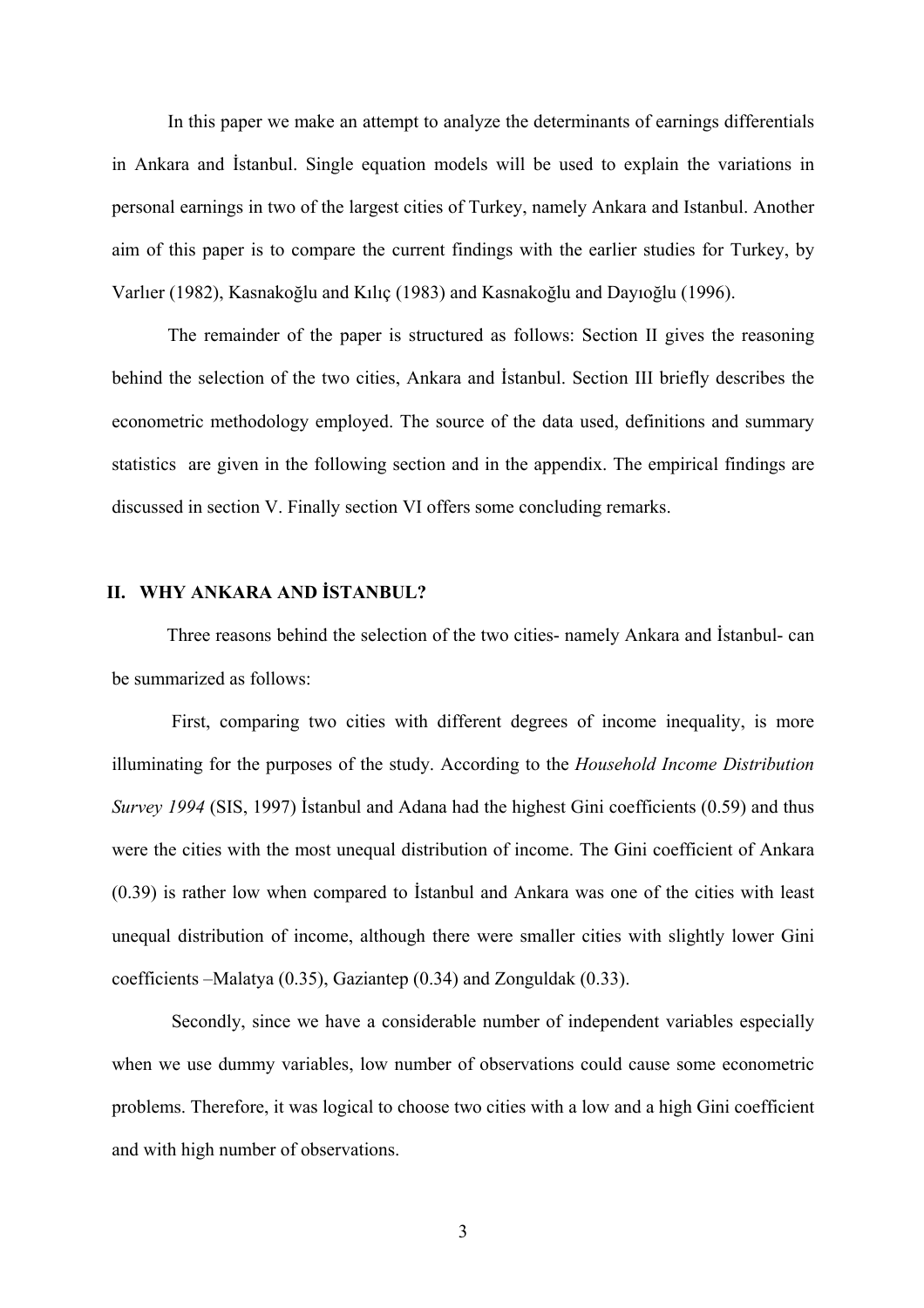Finally, the earnings differentials in the two cities show important and interesting differences worth investigating further. In Figure 1, we can see that the average per hour earnings of every education category is higher in İstanbul than in Ankara. This difference becomes very significant when we move to the higher education levels. For example, at the secondary school level average per hour earnings in İstanbul is 55 percent higher than in Ankara; on the other hand, at the university level this deviation goes up to 100 percent. From Figure 2, it is again apparent that the average per hour earnings of each occupation group is higher in İstanbul than in Ankara. This difference is up to two times in some occupation groups such as sales and agriculture. Lastly, in Figure 3, we consider the average hourly earnings by gender and city. We can see that both females and males earn more in İstanbul on average. $<sup>1</sup>$ </sup>



 **Figure 1: Average Hourly Earnings by Schooling and City** 

 *Note: The data covers the ages 12 to 65.* 

<span id="page-3-0"></span><sup>1</sup> The general view is that, the price level in <sup>İ</sup>stanbul is higher than in Ankara. So in order to take into account the price effects, the nominal figures are deflated by the city CPI's. However it is found that there is only a slight difference in the general price levels between two cities. In 1994 the CPI for Ankara was 104.4, whereas in İstanbul it was 106.7 (SIS, 1996). It is apparent that these figures will not have important impact on the average per hour earnings in both Ankara and İstanbul. Therefore, nominal figures are used when calculating the average per hour earnings and presented in Figures 1-3.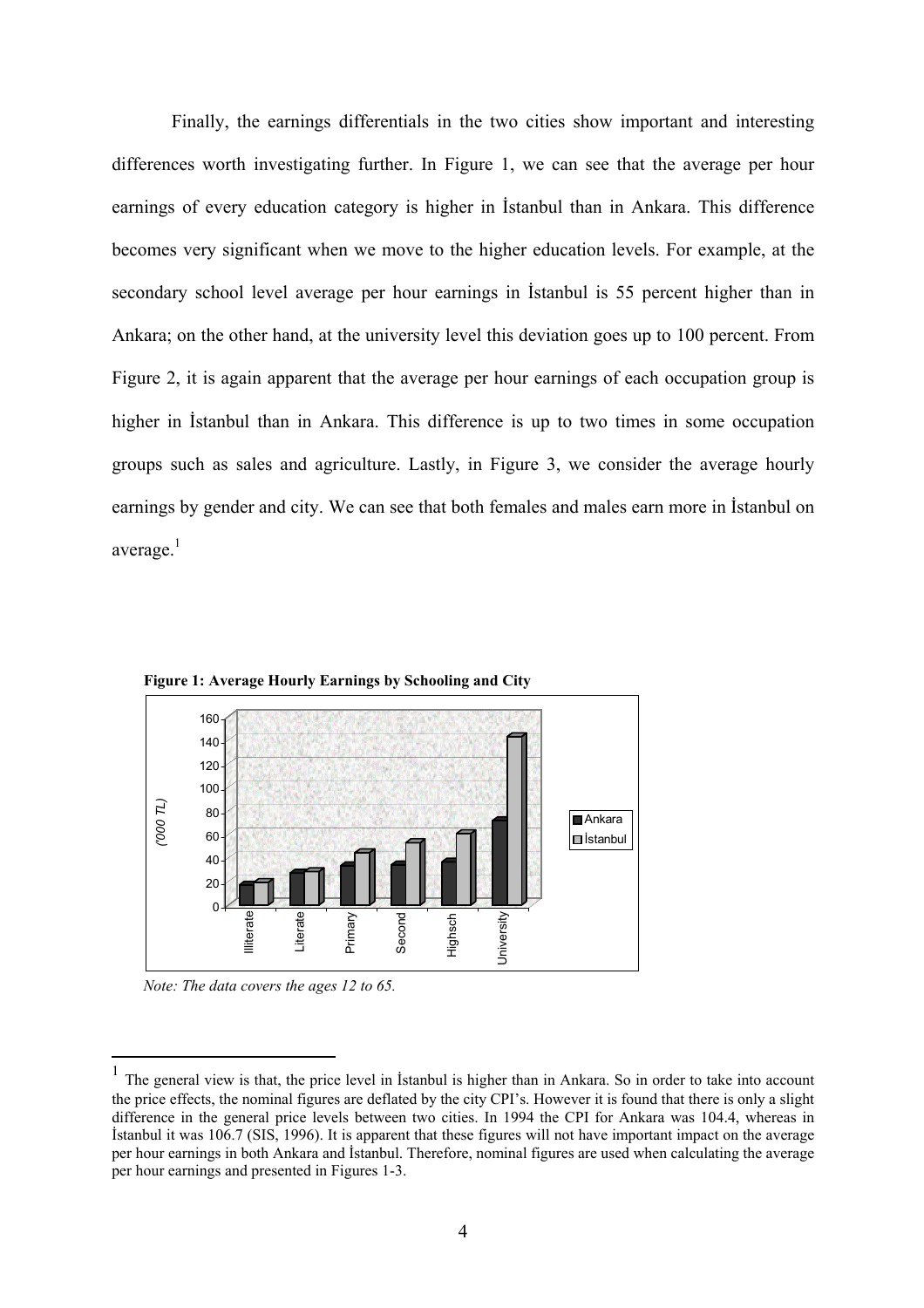

 **Figure 2: Average Hourly Earnings by Occupation and City** 

 *Note: The data covers the ages 12 to 65.* 



 **Figure 3: Average Hourly Earnings by Gender and City**

 *Note: The data covers the ages 12 to 65.* 

### **III. THE METHODOLGY**

In this study, Mincer's (1974) basic human capital model is taken as a starting point. Education and experience are the basic independent variables of the model. The log of earnings is regressed over schooling, experience, and experience squared. The model is this:

$$
\ln Y_t = \beta_0 + \beta_1 D_t + \beta_2 E_t + \beta_3 D_t^2 + u_t \tag{1}
$$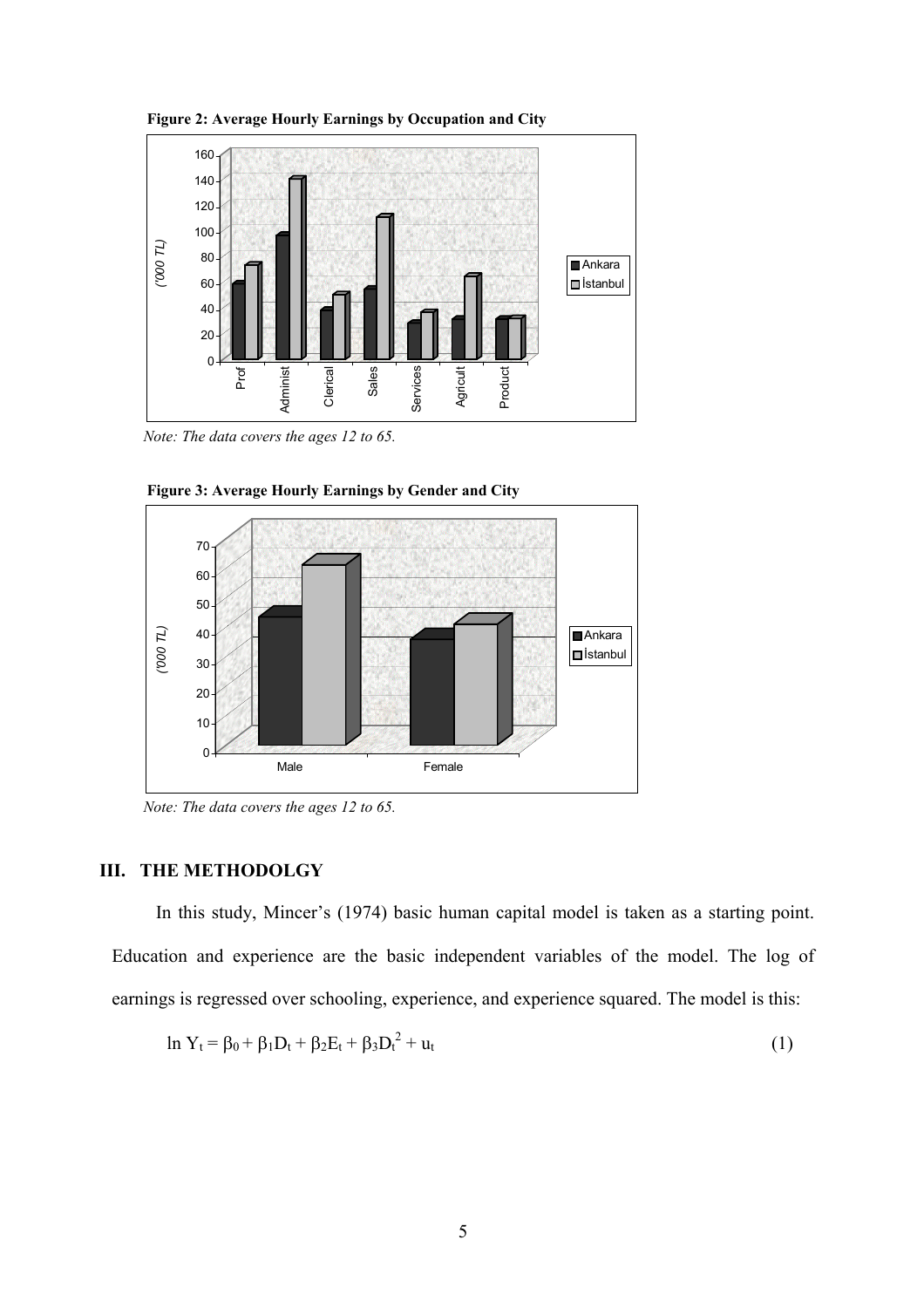where  $Y_t$  is the earnings,  $E_t$  denotes the total years of education and,  $D_t$  represents the experience. Square of experience is also included in the model in order to take into account the nonlinear relationship between experience and personal earnings.

Finding precise data for experience is not easy. Generally proxies are used to represent experience. Age is taken as a proxy for experience in this paper. However there are others, used in earlier works. Varlıer (1982: 90) calculated experience as the difference between the current age and the age when the individual is first employed. Another widely used proxy is defined as, age minus schooling minus the beginning age to primary education (Kasnakoğlu and Dayıoğlu, 1996: 10 ; Kumar and Coates, 1982: 445). As a result, the model takes the following form:

$$
\ln Y_t = \beta_0 + \beta_1 A_t + \beta_2 E_t + \beta_3 A_t^2 + u_t \tag{2}
$$

where  $Y_t$  is the earnings,  $E_t$  denotes the total years of education and,  $A_t$  represents the age.  $\beta_2$ measures the average rate of return to an additional year of schooling. Marginal contribution of experience to log income and income are  $\beta_1 + 2\beta_3A_t$  and  $(\beta_1 + 2\beta_3A_t)^*Y_t$  respectively.  $u_t$ is the error term representing all other unmeasured determinants of earnings.

Expressing schooling and age variables as education and age groups is useful to measure the returns to each level of schooling and to each category of age. The model then takes the following form:

$$
\ln Y_{t} = \alpha_{0} + \sum_{i=1}^{5} \mathbf{''} \beta_{i} A_{ti} + \sum_{j=1}^{5} \mathbf{''} \delta_{j} E_{tj} + u_{t}
$$
 (3)

where education and age are represented by dummy variables.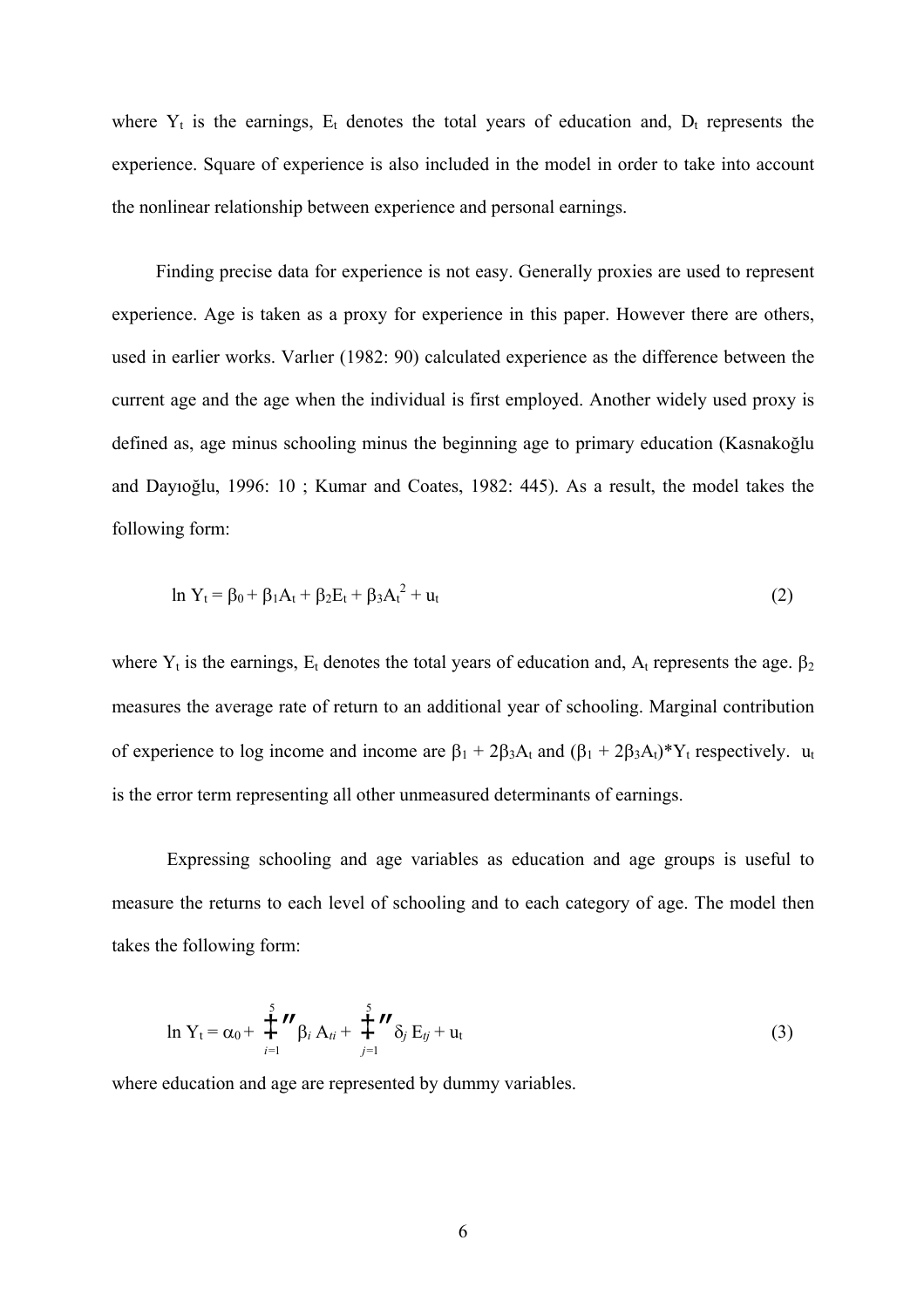As we have stated earlier, gender plays vital role in the determination of personal earnings. So it will be suitable to add gender as an independent variable to the model. The model takes the following form:

$$
\ln Y_{t} = \alpha_{0} + \sum_{i=1}^{5} \mathbf{''} \beta_{i} A_{ti} + \chi G_{t} + \sum_{j=1}^{5} \mathbf{''} \delta_{j} E_{tj} + u_{t}
$$
\n(4)

where  $G_t$  represents gender.

This basic type of model was criticized for not taking into account the physical capital and socio-economic variables. Therefore three other variables – occupation, employment status, and marital status- are also included into the model. With the addition of these new variables, the model takes the following final form:

$$
\ln Y_{t} = \alpha_{0} + \sum_{i=1}^{5} \mathbf{''} \beta_{i} A_{ti} + \chi G_{t} + \sum_{j=1}^{5} \mathbf{''} \delta_{j} E_{tj} + \sum_{k=1}^{5} \mathbf{''} \epsilon_{k} O C_{tk} + \sum_{l=1}^{2} \mathbf{''} \phi_{l} E M P_{tl} + \gamma M S_{t} + u_{t}
$$
\n(5)

where,  $OC<sub>t</sub>$  denotes the individual's occupation,  $EMP<sub>t</sub>$  represents the employment status and  $MS_t$  denotes the marital status.

#### **IV. DATA**

Unpublished data provided by the SIS, Household Income Distribution Survey 1994 are used in the estimations. The survey included 2049 observations for Ankara and 2921 observations for İstanbul. When the data is filtered according to the requirements of the models, the number of observation used in the models reduced to 766-803 for Ankara and 1139-1238 for İstanbul. Selected statistics about the data set are given in the appendix in Table A-1. The independent variables used in the estimation process and their descriptions are also given in Table A-2.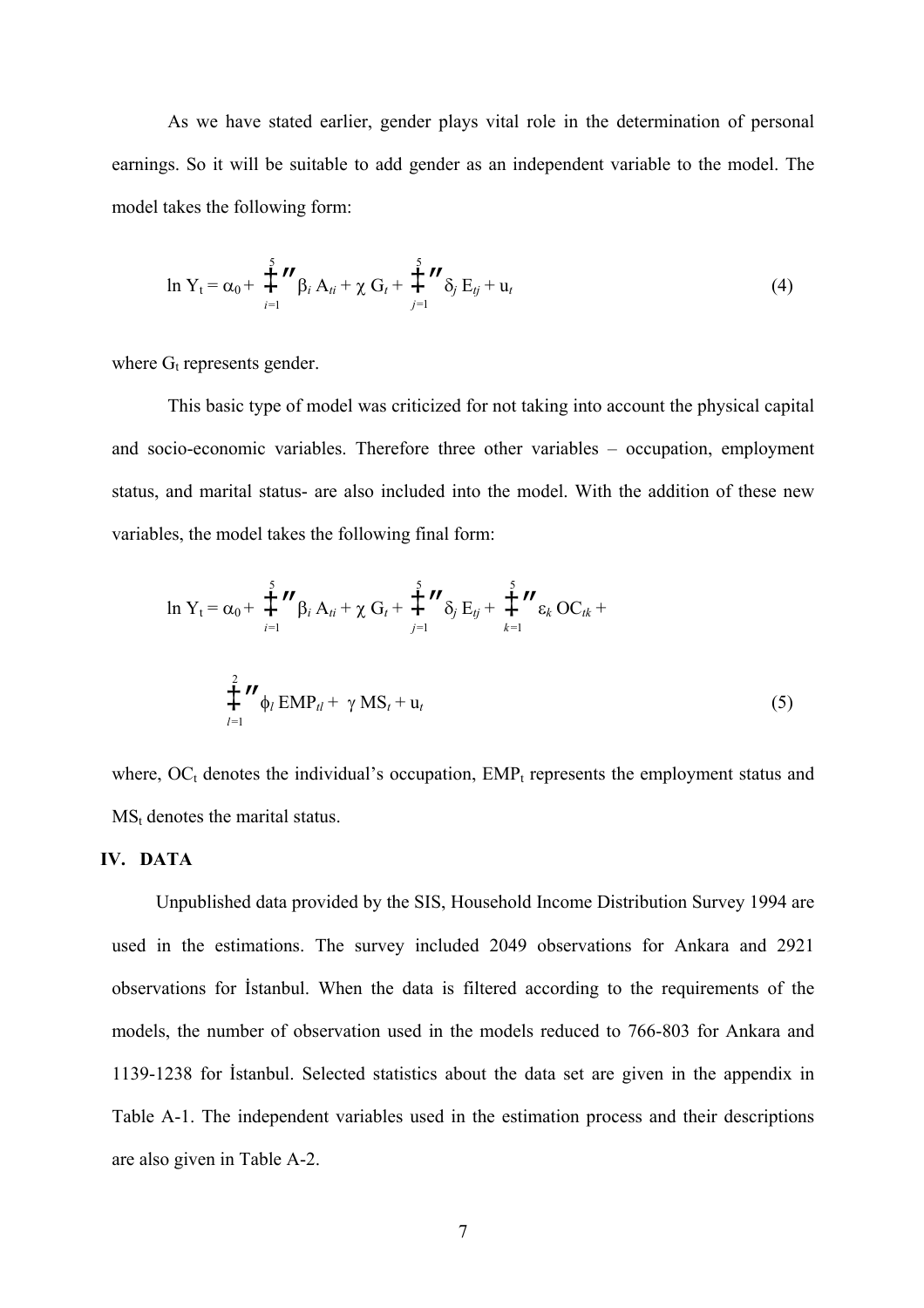#### **V. EMPRICAL RESULTS**

The empirical estimates of the basic human capital model (equation 2 in section III) are given in Table 1. Log of per hourly earnings is used as the dependent variable. In the human capital model the signs of the coefficients of age and education are expected to be positive. To capture the non-linear relationship between earnings and age, square of age is also added to the model. The sign of square of age is expected to be negative. In the estimated model, the signs of the coefficients are found to be as expected and significant. Many researchers found similar results (Psacharopoulos, 1977b; Behrman, Wolfe and Blau, 1985; Pierce-Brown, 1998).

| <b>Independent Variables</b> | Ankara       | <i>istanbul</i> |
|------------------------------|--------------|-----------------|
| Constant                     | 5.818***     | $6.971***$      |
|                              | (21.876)     | (34.256)        |
| Age                          | $0.182***$   | $0.133***$      |
|                              | (12.095)     | (11.183)        |
| Education                    | $0.0763***$  | $0.0886***$     |
|                              | (10.808)     | (13.106)        |
| Square of Age                | $-0.002$ *** | $-0.00144***$   |
|                              | $(-9.991)$   | $(-8.782)$      |
| R sqr.                       | 0.347        | 0.279           |
| adj. R sqr.                  | 0.344        | 0.277           |
| F                            | 141.336      | 159.309         |
| N                            | 803          | 1238            |

|  | Table 1: Human Capital Model Regression Results |
|--|-------------------------------------------------|
|  |                                                 |

*Note: The values in parentheses are t-values.* 

 *Dependent Variable is ln(hourly earnings)*

 *The model estimated corresponds to equation (2) in section III.* 

 *\*\*\* Statistically significant at the 1 percent level* 

It is seen that a one-year increase in the education period, has a positive effect of 7.6 percent on earnings in Ankara, and 8.9 percent in İstanbul. The marginal effect of experience on earnings diminishes as age increases.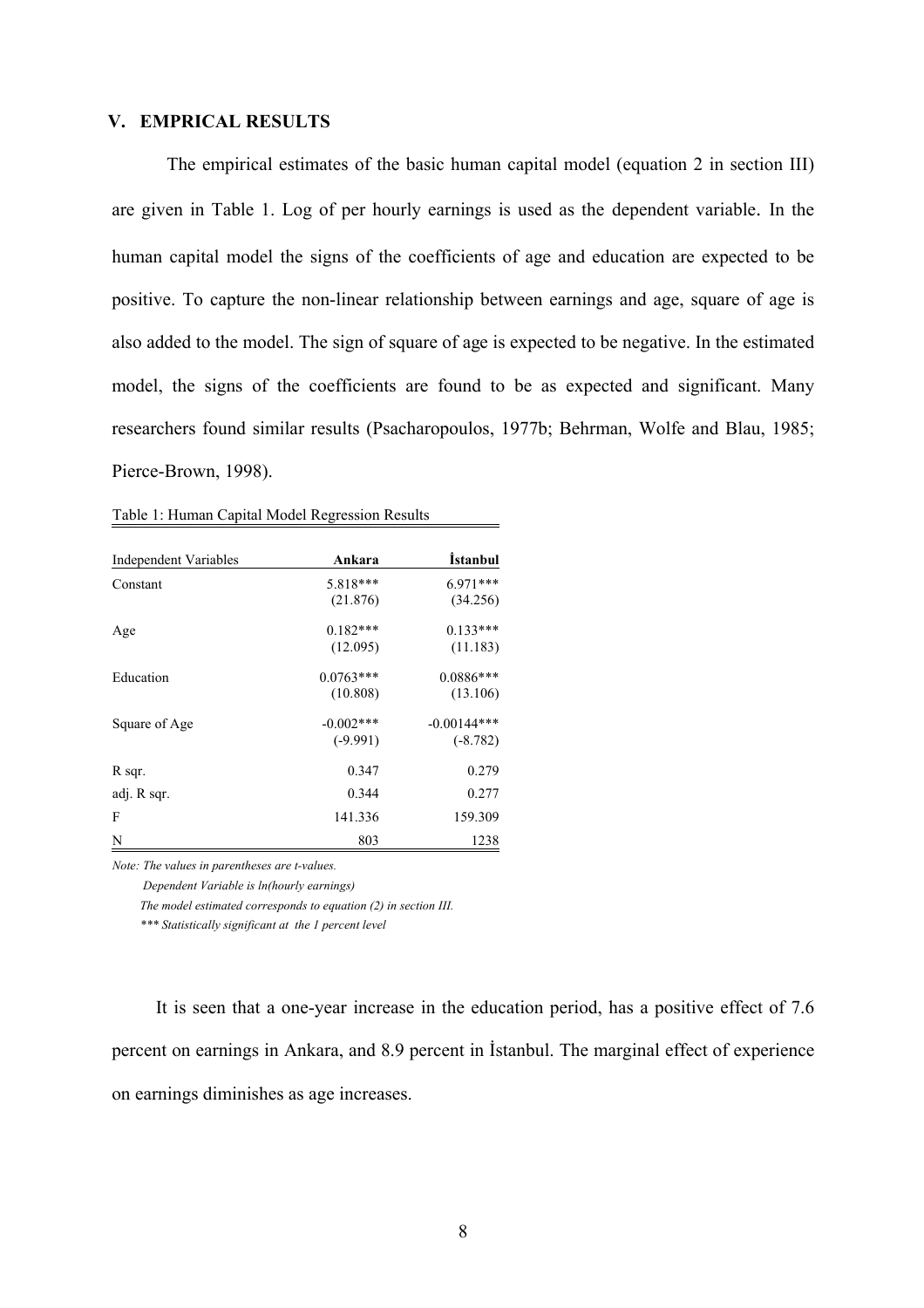The model, in Ankara and İstanbul explains 34 percent and 28 percent of the variations in earnings respectively. These findings more or less coincide with the findings of the earlier studies for Turkey (Varlıer, 1982; Kasnakoğlu and Kılıç, 1983).

There may be two possible reasons of high returns to education in İstanbul than in Ankara. Firstly the general education level in Ankara is higher than in İstanbul, so some people may have to work in jobs that pay relatively less than justified with their education levels, in Ankara. This point is also supported by Kasnakoğlu and Kılıç (1983: 182). Secondly, over 50 percent of the respondents in Ankara work for the public sector. It is a well-known fact that there is not a difference in earnings in the public sector, if two people are in the same rank of a permanent job, but have different educational life. So the effect of education on earnings is rather low for Ankara. In İstanbul only about 15 percent of the respondents work for the public sector and it is also another well-known fact that private sector pays differently when there are even small differences in education.<sup>[2](#page-8-0)</sup>

The regression results of the extended models are presented in Tables 2 and 3. Log of per hourly earnings is again used as the dependent variable. In the estimation process all the variables in the extended models are tested whether they are significant as a group. So F-tests are employed whether age, education, occupation, employment status and marital status are significant predictors of earnings as a group. It is found that all the independent variable groups except occupation are significant at 5 percent level of significance in explaining the variations in earnings. Nevertheless, the occupation category is kept in the regression analysis. The model is estimated by adding one group of independent variable at a time to see the effect of each on earnings and on the explanatory power of the model. In summary the results of the extended models show that age, gender, education and employment status have

<span id="page-8-0"></span> $2^2$  The fact that the general education level in Ankara is higher than in Istanbul can be seen from Table A-1. The ratios of public sector employees to whole employees in each city are also presented in Table A-1.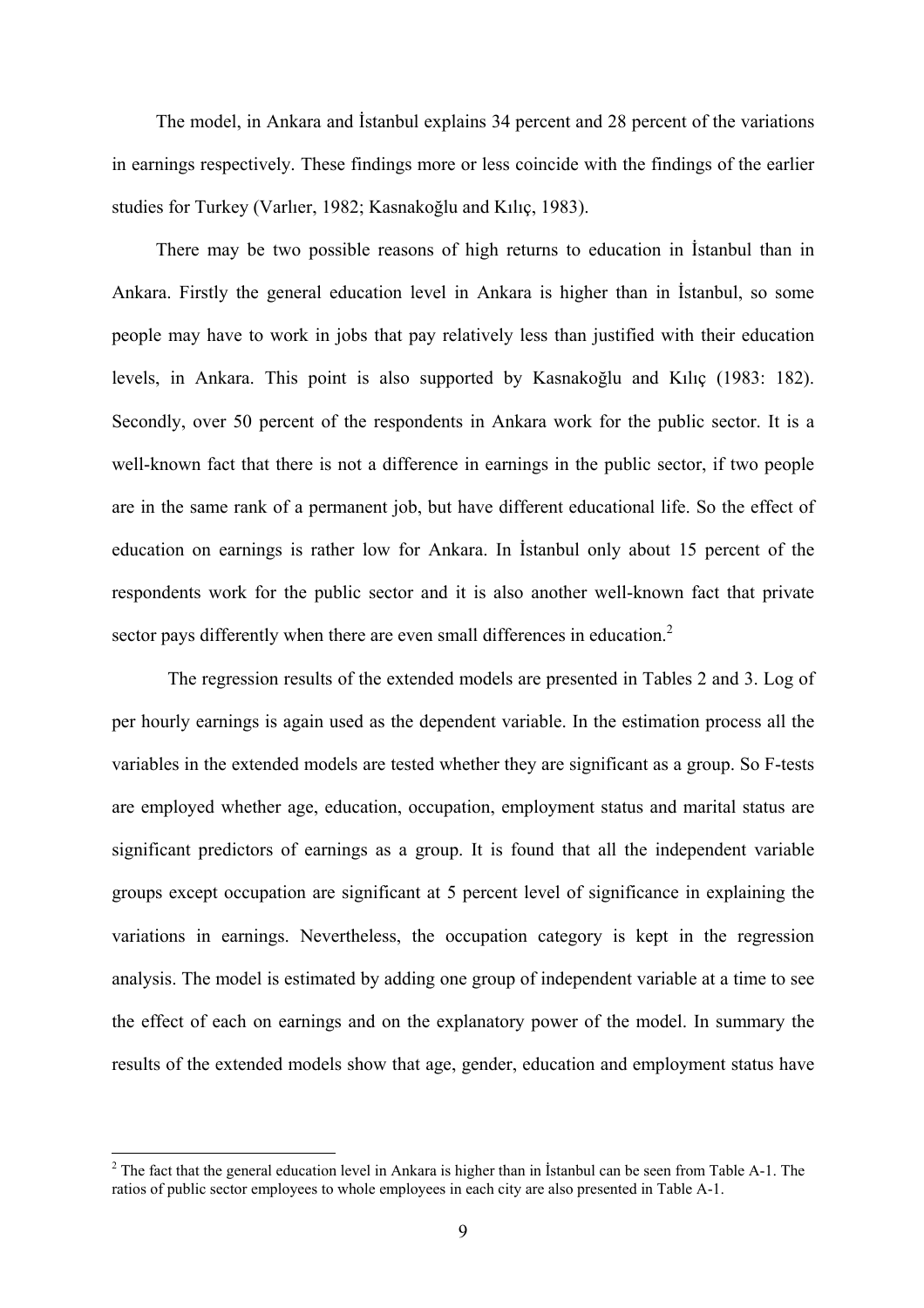significant effect on earnings and on the explanatory power of the model, whereas the impact of occupation and marital status are unclear.

From the regression results of the extended models, following conclusions emerge:

|               |            | <b>ANKARA</b> |                | <b>İSTANBUL</b> |                |
|---------------|------------|---------------|----------------|-----------------|----------------|
|               |            | <b>MODEL1</b> | <b>MODEL 2</b> | <b>MODEL1</b>   | <b>MODEL 2</b> |
|               | Constant   | 9.381***      | 9.146***       | 9.333***        | 9.052***       |
|               |            | (32.359)      | (30.971)       | (50.123)        | (48.099)       |
|               | Age 18-29  | $-0.629***$   | $-0.385***$    | $-0.494***$     | $-0.216**$     |
|               |            | $(-6.205)$    | $(-3.616)$     | $(-5.055)$      | $(-2.181)$     |
|               | Age 30-34  | $-0.172$      | $-0.128$       | 0.044           | 0.153          |
|               |            | $(-1.538)$    | $(-1.174)$     | (0.416)         | (1.554)        |
| <b>AGE</b>    | Age 35-39  | 0.023         | 0.027          | $-0.054$        | 0.014          |
|               |            | (0.201)       | (0.249)        | $(-0.506)$      | (0.138)        |
|               | Age 40-44  | 0.120         | 0.103          | 0.121           | $0.184*$       |
|               |            | (1.054)       | (0.947)        | (1.103)         | (1.799)        |
|               | Age 45-49  | $-0.010$      | $-0.011$       | 0.181           | $0.192*$       |
|               |            | $(-0.083)$    | $(-0.093)$     | (1.498)         | (1.713)        |
|               |            |               |                |                 |                |
|               | Male       | $0.361***$    | $0.262***$     | $0.440***$      | $0.325***$     |
| <b>GENDER</b> |            | (4.692)       | (3.368)        | (6.401)         | (4.858)        |
|               | Literate   | 0.218         | 0.196          | 0.340           | 0.347          |
|               |            | (0.626)       | (0.590)        | (1.428)         | (1.571)        |
|               | Primary    | $0.521*$      | 0.371          | $0.625***$      | $0.524***$     |
|               |            | (1.809)       | (1.351)        | (3.462)         | (3.114)        |
| EDUCATION     | Secondary  | $0.697**$     | $0.544*$       | $0.814***$      | $0.725***$     |
|               |            | (2.353)       | (1.926)        | (4.224)         | (4.026)        |
|               | High       | $0.824***$    | $0.688**$      | $0.997***$      | $0.791***$     |
|               |            | (2.841)       | (2.456)        | (5.356)         | (4.471)        |
|               | University | 1.457***      | $1.250***$     | $1.742***$      | $1.412***$     |
|               |            | (5.017)       | (4.372)        | (9.177)         | (7.540)        |

Table 2: Regression Results for Ankara and Istanbul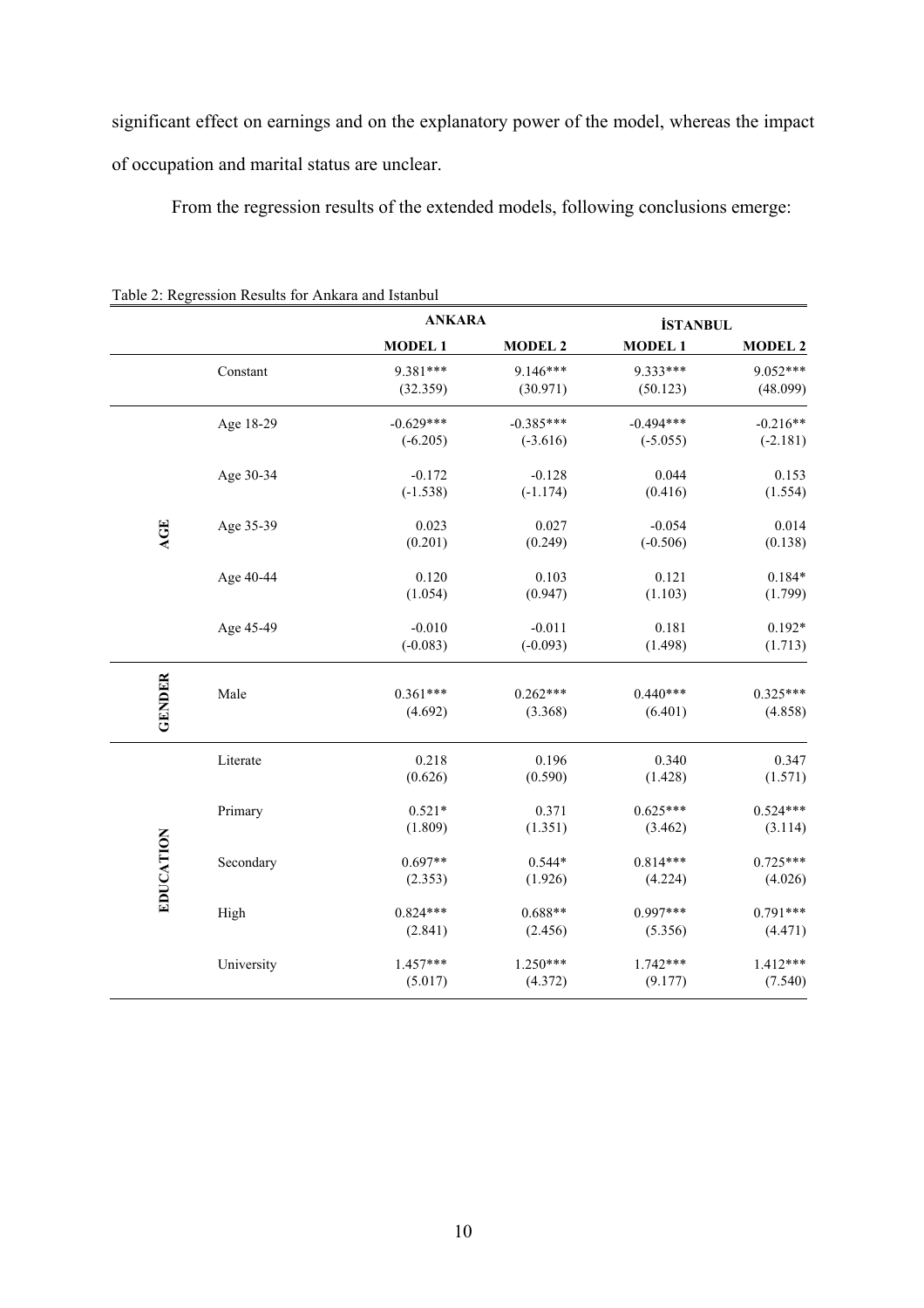|                                    |                |               | <b>ANKARA</b>          |               | <b>İSTANBUL</b>       |
|------------------------------------|----------------|---------------|------------------------|---------------|-----------------------|
|                                    |                | <b>MODEL1</b> | <b>MODEL 2</b>         | <b>MODEL1</b> | <b>MODEL 2</b>        |
|                                    | Professional   |               | $0.187*$<br>(1.769)    |               | $0.249**$<br>(2.469)  |
|                                    | Administration |               | 0.026<br>(0.175)       |               | 0.189<br>(1.574)      |
| <b>OCCUPATION</b>                  | Clerical       |               | 0.118<br>(1.200)       |               | $0.238**$<br>(2.335)  |
|                                    | Sales          |               | 0.024<br>(0.248)       |               | $0.219***$<br>(3.068) |
|                                    | Services       |               | $-0.105$<br>$(-1.250)$ |               | 0.017<br>(0.215)      |
|                                    | Employer       |               | $0.856***$<br>(7.471)  |               | $1.037***$<br>(9.680) |
| <b>EMPLOYMENT</b><br><b>STATUS</b> | Self-employed  |               | 0.024<br>(0.241)       |               | $0.135*$<br>(1.868)   |
| <b>MARITAL</b><br><b>STATUS</b>    | Married        |               | $0.358***$<br>(4.348)  |               | $0.224***$<br>(3.198) |
| R. sqr.                            |                | 0.269         | 0.354                  | 0.248         | 0.360                 |
| adj. R. sqr.                       |                | 0.258         | 0.337                  | 0.241         | 0.349                 |
| $\mathbf F$                        |                | 25.182        | 21.479                 | 33.871        | 33.121                |
| N                                  |                | 766           | 766                    | 1139          | 1139                  |

#### Table 2: Regression Results for Ankara and İstanbul (cont.)

*Note: The values in parentheses are t-values.* 

 *Dependent Variable is ln(hourly earnings)*

 *\*\*\* Statistically significant at the 1 percent level* 

- *\*\* Statistically significant at the 5 percent level*
- *\* Statistically significant at the 10 percent level*

*There are 6 occupation groups in these models. Persons working in the agricultural sector are excluded from the data. Model 1 corresponds to equation ( 4 ); Model 2 corresponds to equation ( 5 )*

*The constant term in model 1 represents a person who is older than 49; female; illiterate.* 

*The constant term in model 2 represents a person who is older than 49; female; illiterate; working in the production sector; employee and non-married.* 

First of all, the extended model is able to explain 35 percent and 36 percent of the variations in earnings by age, education, gender, occupation, employment status and marital status in Ankara and İstanbul respectively (model 2 in Table 2).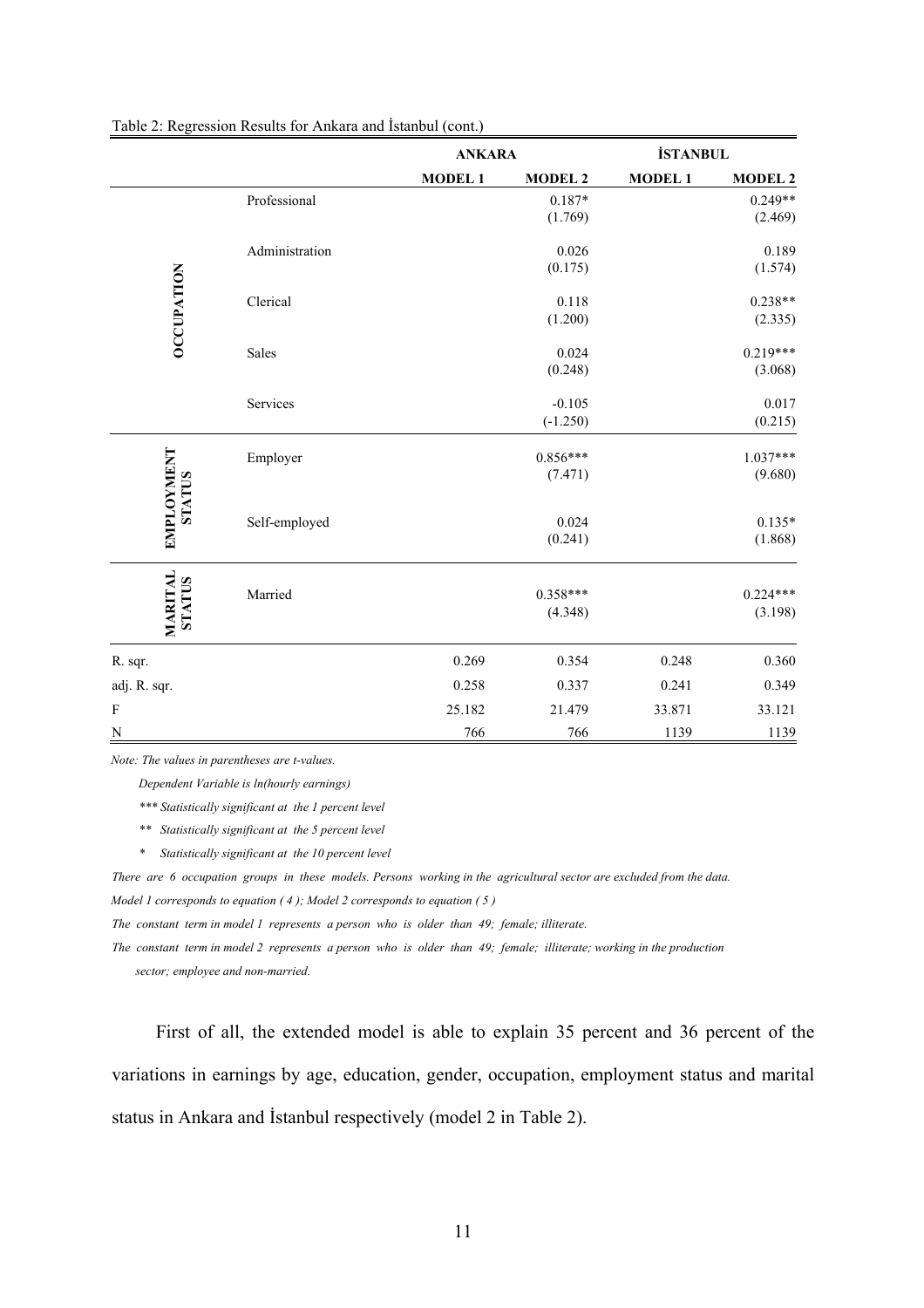Second, it should be pointed out that in a semi-log model with dummy variables as independent variables, the percentage effect of the independent variables are not equal to the estimated coefficients of the dummy variables. The following formula is thus used to obtain the estimated effects of the dummy independent variables and presented in Table 3:

$$
100 \text{.g} = 100 \text{[exp(c) - 1]}
$$
 (6)

where the right hand side of the equation is the percentage effect, and "c" is the estimated coefficient of the corresponding dummy variable (Kasnakoğlu, 1982).

Thirdly, among the age groups, only the effect of the 18-29 age category is found to be significant in Ankara. Whereas in İstanbul besides this, the effects of 40-44 and 45-49 age categories are also found to be significant. All the other things held constant, the average earnings of the 18-29 age category is lower than the ones who are older than 50, by 32 percent and 19 percent for Ankara and İstanbul respectively. So the persons who are in this category and live in İstanbul earn relatively more when compared to the ones living in Ankara.<sup>[3](#page-11-0)</sup> These findings agree with those in the literature (Varlier, 1982: 130-36; Kasnakoğlu and Kılıç, 1983: 184-88).

Fourthly, as expected and as found by many earlier studies (Blau and Beller, 1988; Rupert and Schweitzer, 1996; Pierce-Brown, 1998), male earnings are 30 percent and 38 percent more than the female earnings in Ankara and İstanbul respectively.

The next point to be made is about the effects of education. Education as expected, has positive effect on earnings. The percentage contribution and significance levels increase as the individual becomes more educated. Lambropoulos and Psacharopoulos (1992) and Rupert and Schweitzer (1996) also report similar results regarding, the positive effect of education on earnings increases as one moves up the education levels. In Ankara the percentage effect is significant starting from secondary school level. Whereas in İstanbul, significance starts from

<span id="page-11-0"></span> $3$  The model is estimated by also adding a 12-17 age category. The results are not posted here but the estimates of the coefficients show that the effect of 12-17 age category on earnings is negative and significant. It also adds to the explanatory power of the model.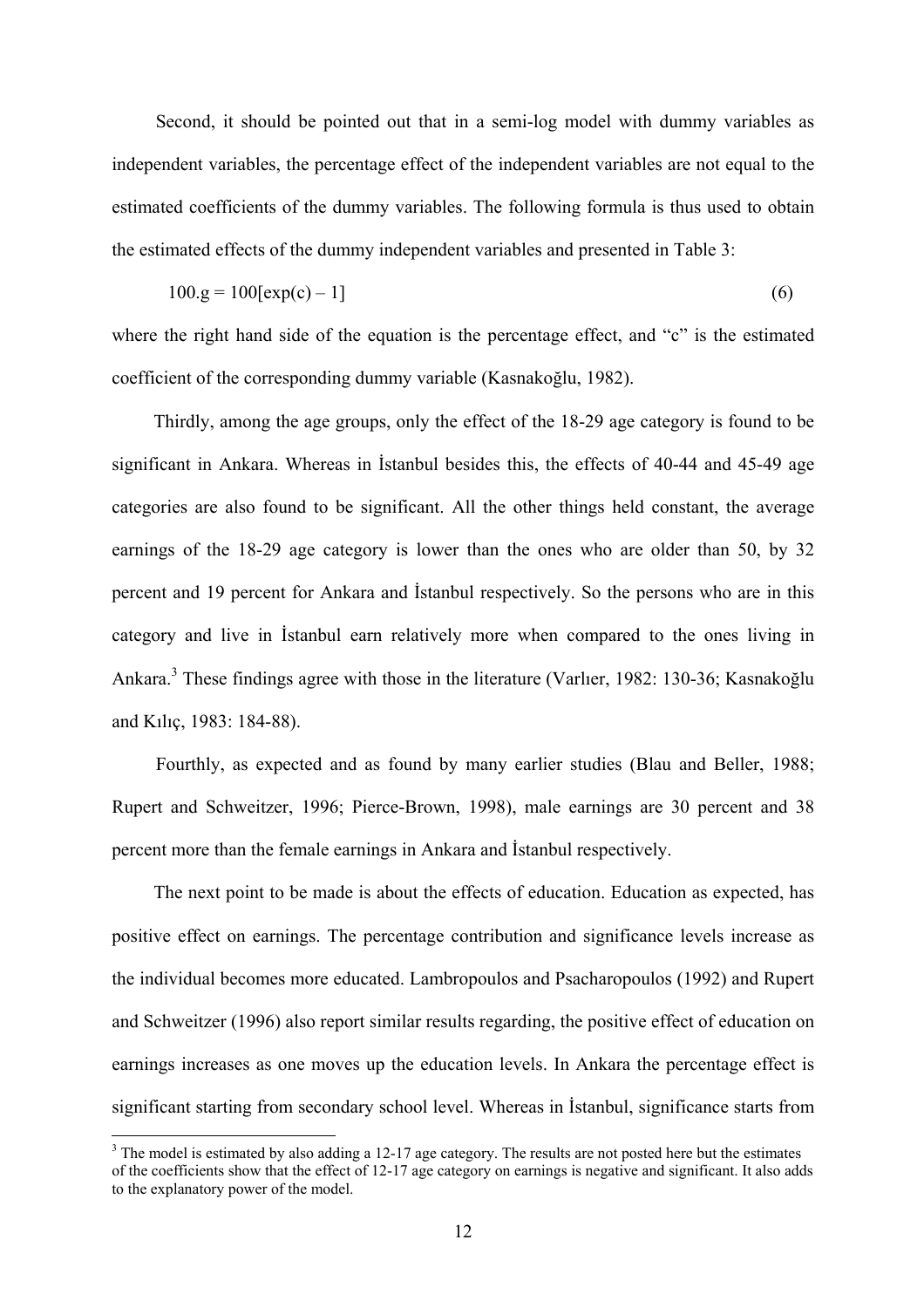the primary school level. For all levels of education the percentage contributions are higher in İstanbul than in Ankara. All the other things held constant, the average earnings of the secondary school graduates, are higher than the illiterates, by 72 percent and 106 percent in Ankara and İstanbul respectively. This differential increases up to 249 percent and 310 percent at the university level, in Ankara and İstanbul respectively (Table 3). Kasnakoğlu and Kılıç (1983: 188-89) and Kasnakoğlu and Dayıoğlu (1996: 11-12) also state similar findings.

|                                    | Table 3: Percentage Effect of the Independent Variables on Earnings |               |                 |
|------------------------------------|---------------------------------------------------------------------|---------------|-----------------|
|                                    |                                                                     | <b>ANKARA</b> | <b>İSTANBUL</b> |
|                                    | Age18-29                                                            | $-31.95*$     | $-19.43*$       |
|                                    | Age30-34                                                            | $-12.01$      | 16.53           |
| AGE                                | Age35-39                                                            | 2.74          | 1.41            |
|                                    | Age40-44                                                            | 10.85         | $20.20*$        |
|                                    | Age45-49                                                            | $-1.09$       | $21.17*$        |
| <b>GENDER</b>                      | Male                                                                | 29.95*        | 38.40*          |
|                                    | Literate                                                            | 21.65         | 41.48           |
|                                    | Primary                                                             | 44.92         | 68.88*          |
|                                    | Secondary                                                           | 72.29*        | 106.47*         |
| EDUCATION                          | High                                                                | 98.97*        | 120.56*         |
|                                    | University                                                          | 249.03*       | 310.42*         |
|                                    | Professional                                                        | 20.56*        | 28.27*          |
|                                    | Administration                                                      | 2.63          | 20.80           |
| <b>OCCUPATION</b>                  | Clerical                                                            | 12.52         | 26.87*          |
|                                    | <b>Sales</b>                                                        | 2.43          | 24.48*          |
|                                    | Services                                                            | $-9.97$       | 1.71            |
| <b>EMPLOYMENT</b><br><b>STATUS</b> | Employer                                                            | 135.37*       | 182.07*         |
|                                    | Self-employed                                                       | 2.43          | 14.45*          |
| MARITAL<br>STATUS                  | Married                                                             | 43.05*        | 25.11*          |

*Source: The estimated coefficients of model 2 in Table 2.* 

*Note: The values are in percentages.*

 *\* denotes that the estimated coefficients of model 2 in Table 2 are found* 

 *To be significant at least at 10 percent level of significance.*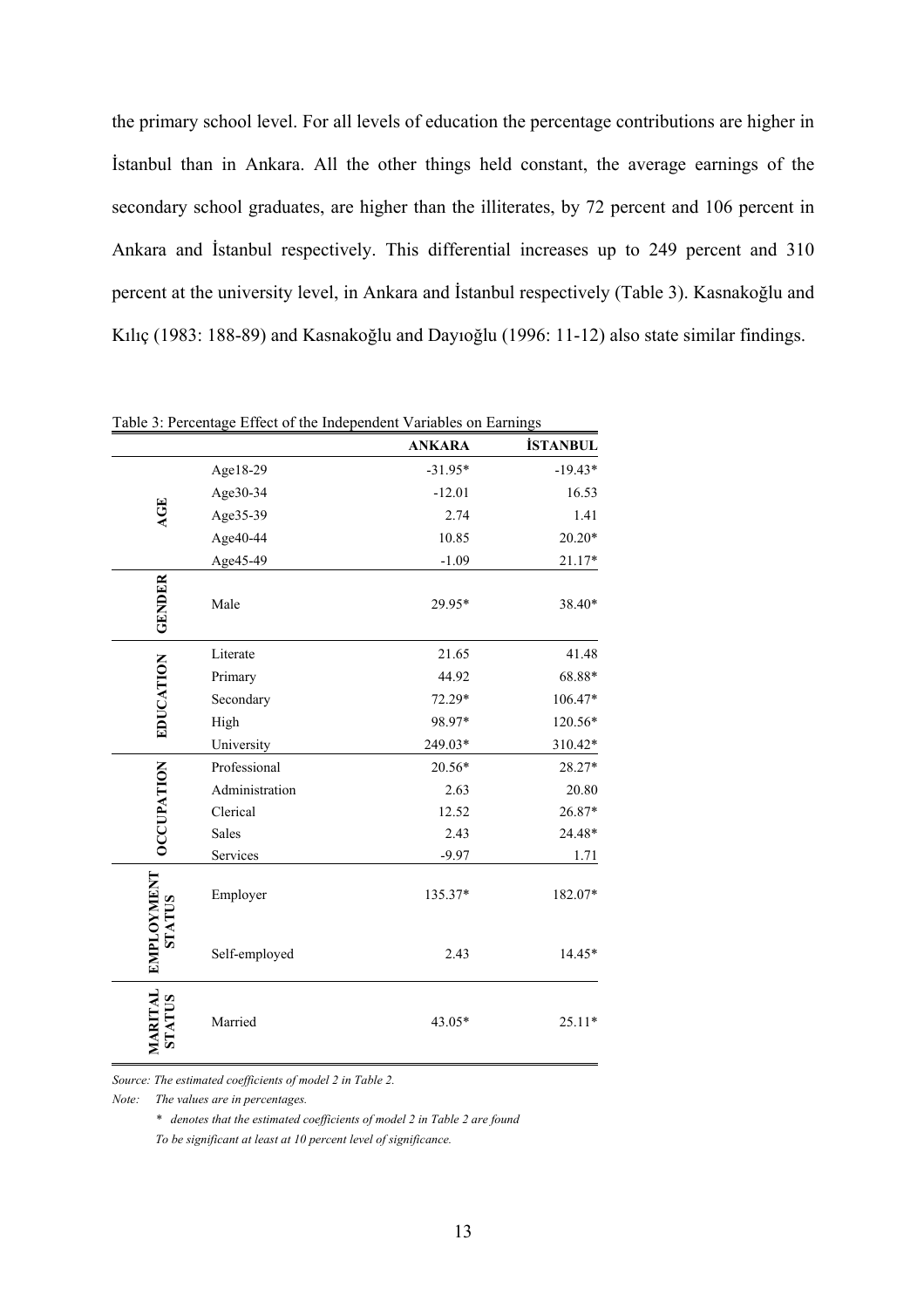For a better evaluation of the effect of occupation on earnings, we exclude the agricultural sector from the analysis, for at least two reasons. First there are insignificant number of observations in this category, for both Ankara and İstanbul. Secondly, especially in İstanbul there are some extreme values, which can distort the regression analysis. So the agricultural sector is excluded and production sector is taken as a base. Generally the researchers found that the professional and the administration categories earn more than the others (Varlıer, 1982; Kasnakoğlu and Dayıoğlu, 1996). However the results change according to which other independent variables used in the models. For example when the employment status enters the equation, some of the effects of occupation on earnings, might be captured by the employment status.<sup>[4](#page-13-0)</sup> For both Ankara and Istanbul, the professionals earn 21 percent and 28 percent more on the average respectively, than the production sector workers. The positive effect of sales category on earnings by 24 percent seems to be reasonable for İstanbul, especially when we consider the importance of commercial, sales and marketing activities in İstanbul. However an interesting result is, when all other things held constant the average earnings of clerical personnel, is higher by 27 percent than the production workers in İstanbul. Therefore the percentage effect of professionals, sales sector personnel and clerical personnel on earnings, ranges from 24 to 28 percent in İstanbul, which does not seem to be consistent with what is observed in reality. This finding might be resulting from two limitations of our analysis. Firstly there may be problems in the aggregation of the different occupations into six or seven categories. For example a person who is working as a civil servant and another one working as a manager secretary in a big company with significant earning differentials could be pooled together in clerical category. Secondly, there are important differences in earnings within the private sector in İstanbul and

<span id="page-13-0"></span><sup>&</sup>lt;sup>4</sup> In the estimation process, we estimated the model by adding one group of independent variable at a time to see the effect of each on earnings and the explanatory power of the model. It is found that when employment status enters the equation most of the effect of administration category on earnings is captured by the employer category.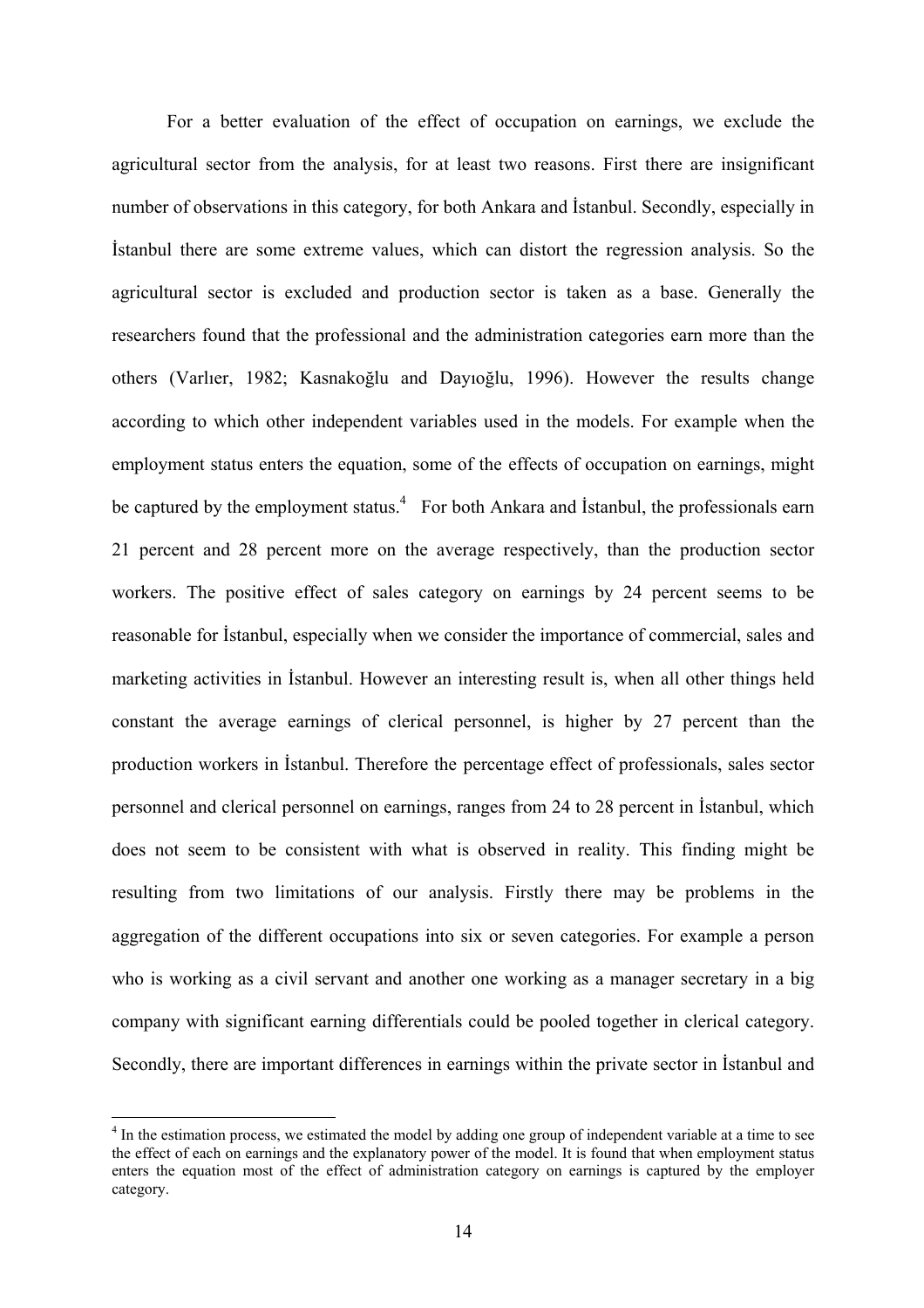the earnings stated in the survey may not reflect the true earnings of the individuals who are working in the private sector.

The employment status also adds to the explanatory power of the model, in line with the earlier findings (Kasnakoğlu and Dayıoğlu, 1996). As expected employers are found to be earning more than the employees, by 135 percent and 182 percent respectively in Ankara and İstanbul.

The findings in literature about the effect of marital status on earnings are more or less the same that is the married people earn more than the non-married. However some found this effect to be small and insignificant (Dolton and Makepeace, 1987); on the other hand, others found the effect to be significant (Korenman and Neumark, 1991; Kasnakoğlu and Kılıç, 1983). We found that the ones who are married earn more on average than the ones who are non-married both in Ankara and İstanbul, by 43 percent and 25 percent respectively (Table 3).

#### **VI. CONCLUSION**

In this study, human capital model and extended human capital models are used to investigate the determinants of the personal earnings differentials in Ankara and İstanbul.

The findings of the human capital model show that, the effects of education and experience on personal earnings are significant in both Ankara and İstanbul. It is also found that the returns to education in İstanbul is higher than in Ankara.

In the second part of the study, the human capital model is extended, by adding available socio-economic and physical capital variables to the traditional variables, education and experience. The results of the extended models show that age, gender, education and employment status have significant effect on earnings and on the explanatory power of the model, whereas the impact of occupation and marital status are unclear.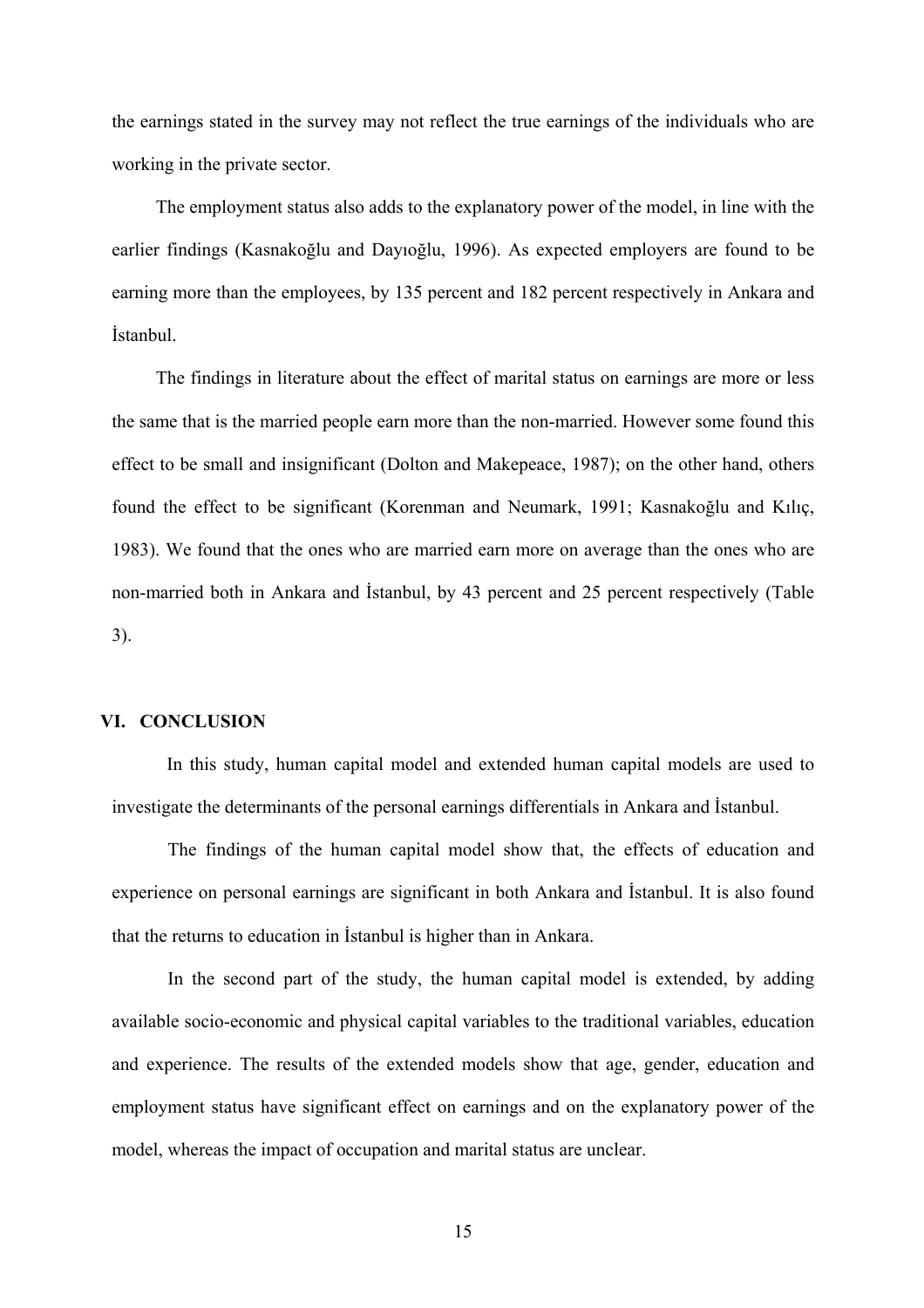The last point to be made is on data. It is a fact that in many countries, availability of data sets limit to the studies that can be carried out. Previous studies on Turkey and on other countries reveal the importance of family background factors on education and occupation. Therefore a simultaneous model of income determination where education and occupation variables to be included as endogenous variables might better explain income differential mechanism taking into account socio-economic background factors. Unfortunately, data on social and economic background factors such as father's and mother's education and income are usually unavailable. Another problem is related to the macroeconomic situation of a country during the data collection process. Psacharopoulos and Velez (1996) states that in general, during recessions earnings differentials flatten, however they widen in recoveries. So a simultaneous equation model, which also takes into account the macroeconomic environment in Turkey might lead to a better assessment of earnings differentials and its determinants.

#### **REFERENCES**

- BECKER, G. S. and CHISWICK, B. R. (1966), "Education and The Distribution of Earnings", *American Economic Review*, 56 (2), 358-69.
- BEHRMAN, J. R. and TAUBMAN, P. (1976), "Intergenerational Transmission of Income and Wealth" *American Economic Review*, 66 (2), 436-440.
- BEHRMAN, J. R., WOLFE, B. L. and BLAU, D. M. (1985), "Human Capital and Earnings Distribution in a Developing Country: The Case of Pre-revolutionary Nicaragua", *Economic Development and Cultural Change*, 34 (1), 1-29.
- BLAU, F. D. and BELLER, A. H. (1988), "Trends in Earnings Differentials by Gender, 1971-1981", *Industrial and Labor Relations Review*, 41 (4), 513-29.
- DOLTON, P. J. and MAKEPEACE, G. H. (1987), "Marital Status, Child Rearing and Earnings Differentials in the Graduate Labor Market", *The Economic Journal*, 97 (388), 897-922.
- KASNAKOĞLU, Z. (1978), "A Simultaneous Model Approach to the Determinants of Male Earnings Differentials in Turkey for 1968", *The Review of Economics and Statistics*, 60 (2), 307-12.

 <sup>(1982), &</sup>quot;Yarı-logoritmik Modellerde Kukla ( Dummy) Değişkenlerinin Yorumlanması Üzerine bir Not" (A Note on The Interpretation of Dummy Variables in Semi-logarithmic Equations) , METU Studies of Development, 9 (3&4), 535-41.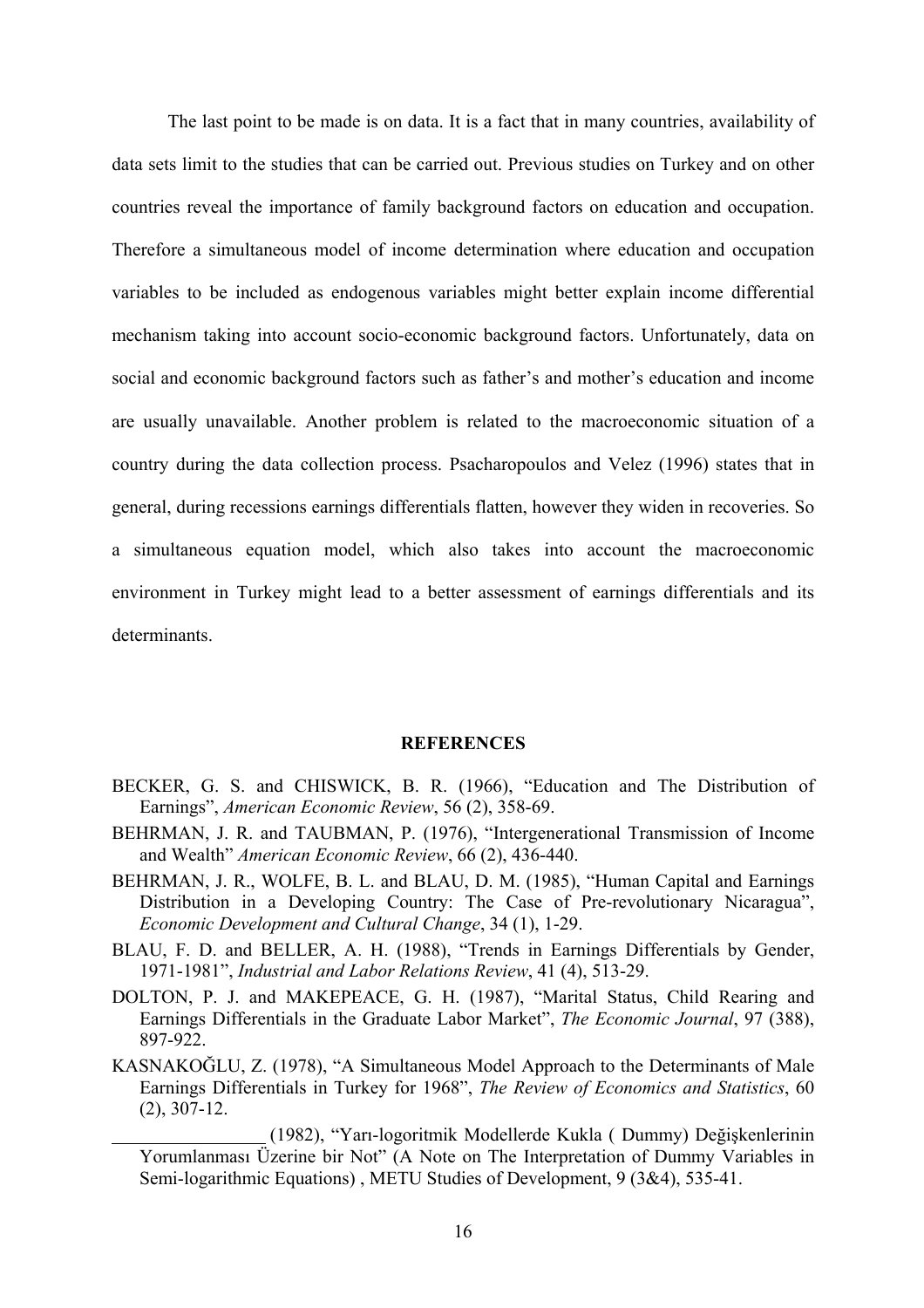- KASNAKOĞLU, Z. and KILIÇ, A. (1983), "Ankara'da Gelir Farklılıklarını Belirleyen Etmenler 1977" (Determinants of Income Differentials in Ankara 1977), *METU Studies of Development*, 10 (2), 179-198.
- KASNAKOĞLU, Z. and DAYIOĞLU, M. (1996), "Education and Earnings by Gender in Turkey", *ERC Working Papers in Economics*, No: 96/10, Ankara: METU Economic Research Center.
- KORENMAN, S. and NEUMARK, D. (1991), "Does Marriage Really Make Men More Productive", *Journal of Human Resources, 26(2), 282-307.*
- KUMAR, P. and COATES, M. L. (1982), "Occupational Earnings, Compensating Differentials and Human Capital: An Empirical Study", *Canadian Journal of Economics*, 15 (3), 442-457.
- LAMBROPOULOS, H. and PSACHAROPOULOS, G. (1992), "Educational Expansion and Earnings Differentials in Greece", *Comparative Education Review*, 36 (1), 52-70.
- MINCER, J. (1974), *Schooling, Experience and Earnings*, New York: Colombia University Press.
- MORGENSTERN, R. D. (1973), "Direct and Indirect Effects on Earnings of Schooling and Socio-Economic Background", *The Review of Economics and Statistics*, 55 (2), 225-33.
- PIERCE-BROWN, R. (1998), " An Application of Human Capital Theory to Salary Differentials in the Accounting Profession" *Women in Management Review*, 13 (5/6), 192-200.
- PSACHAROPOULOS, G. (1977a), "Family Background, Education and Achievement: a Path Model of Earnings Determinants in the U.K. and Some Alternatives", *British Journal of Sociology*, 28 (3), 321-335.

 (1977b), "Schooling, Experience and Earnings: The Case of an LDC", *Journal of Development Economics*, 4 (1), 39-48.

- PSACHAROPOULOS, G. and VELEZ, E. (1996), "Returns to Education During Economic Boom and Recession: Mexico 1984, 1989 and 1992*", Education Economics*, 4 (3), 219- 30.
- RUPERT, P. and SCHWEITZER, M. E. (1996), "Earnings, Education and Experience" *Federal Reserve Bank of Cleveland Economic Review*, 32 (4), 2-12.
- SIS (1996), "*Statistical Indicators 1923-1995",* Ankara: State Institute of Statistics, Republic of Turkey.
- (1997), "*Household Income Distribution Survey: Income Distribution by 20%, 10%, 5% and 1% Groups in 19 Selected Province Center*", Ankara: State Institute of Statistics, Republic of Turkey.
- TACHIBANAKI, T. (1980), "Education Occupation and Earnings: Recursive Approach for France", *European Economic Review*, 13 (1), 103-27.
- VARLIER, O. (1982), *Türkiye'de Kazanç Eşitsizliklerinin Nedenleri*, Gazi Üniversitesi Yayınları No: 13, Ankara: Gazi Üniversitesi Yayınları.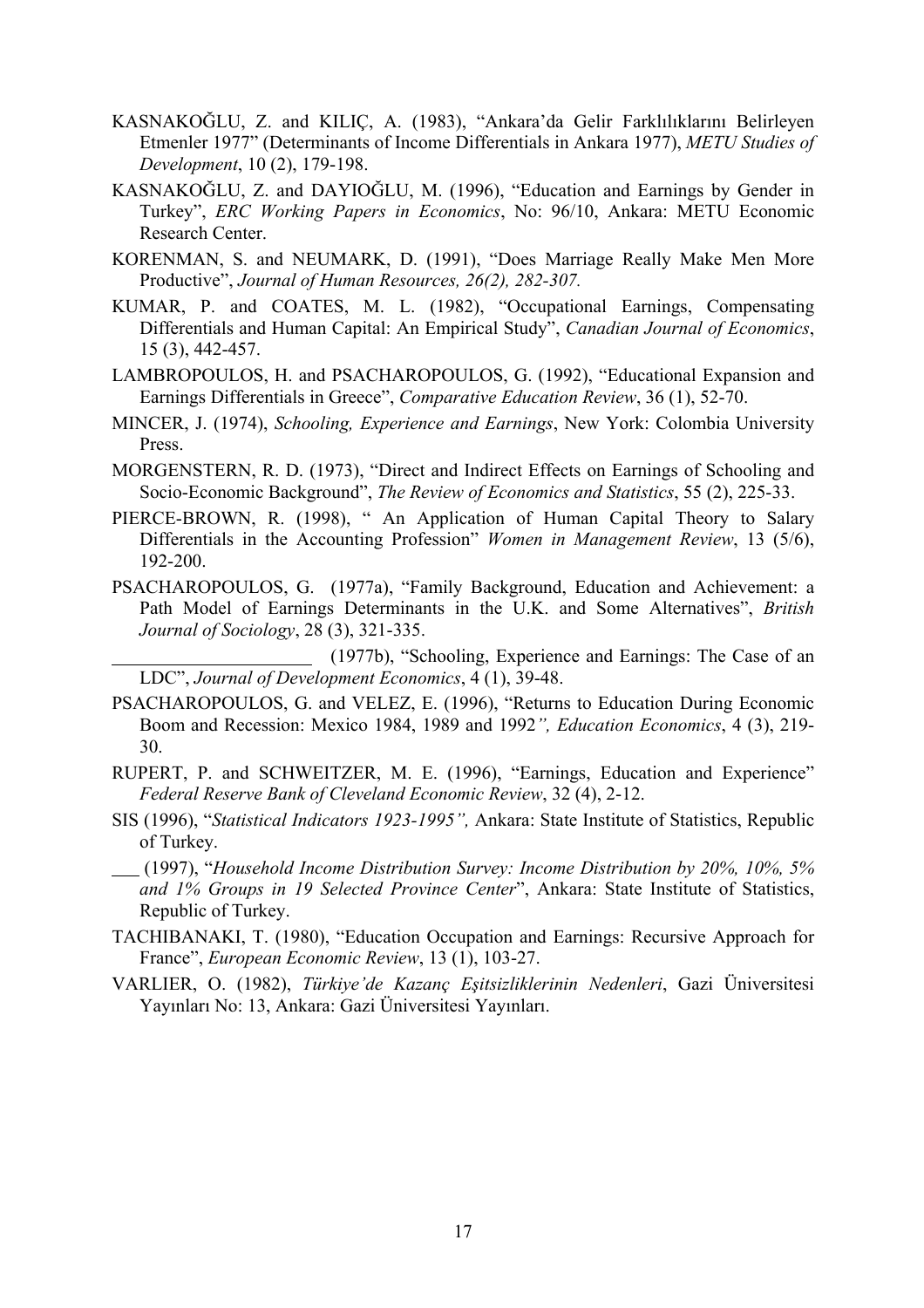# **APPENDIX: Data Summary Statistics and Descriptions**

|                         | Ankara                   | <i>istanbul</i>          |                | Ankara           | İstanbul         |
|-------------------------|--------------------------|--------------------------|----------------|------------------|------------------|
| Age                     | 35.570<br>(10.880)       | 33.560<br>(11.27)        | Professional   | 0.149<br>(0.357) | 0.086<br>(0.281) |
| Weekly working<br>hours | 49.310<br>(15.077)       | 52.036<br>(15.645)       | Administration | 0.046<br>(0.210) | 0.065<br>(0.246) |
| Yearly Earnings*        | 101401709<br>(125002966) | 131058569<br>(272835809) | Clerical       | 0.153<br>(0.360) | 0.076<br>(0.265) |
| <b>Education</b> period | 8.848<br>(4.111)         | 7.235<br>(3.727)         | Sales          | 0.127<br>(0.333) | 0.162<br>(0.368) |
| Hourly Earnings*        | 41838.684<br>(48830.440) | 57313.890<br>(142847.89) | Services       | 0.177<br>(0.382) | 0.111<br>(0.314) |
| Male                    | 0.806<br>(0.396)         | 0.813<br>(0.390)         | Agriculture    | 0.012<br>(0.111) | 0.007<br>(0.085) |
| Illiterate              | 0.010<br>(0.100)         | 0.023<br>(0.1487)        | Production     | 0.335<br>(0.472) | 0.494<br>(0.500) |
| Literate                | 0.021<br>(0.144)         | 0.023<br>(0.151)         | Employee       | 0.818<br>(0.386) | 0.771<br>(0.421) |
| Primary                 | 0.382<br>(0.486)         | 0.567<br>(0.495)         | Employer       | 0.076<br>(0.265) | 0.083<br>(0.276) |
| Secondary               | 0.133<br>(0.340)         | 0.112<br>(0.316)         | Self-employed  | 0.106<br>(0.308) | 0.146<br>(0.354) |
| High                    | 0.250<br>(0.434)         | 0.174<br>(0.379)         | Married        | 0.771<br>(0.421) | 0.711<br>(0.454) |
| University              | 0.203<br>(0.403)         | 0.101<br>(0.301)         | Public**       | 0.510<br>(0.500) | 0.143<br>(0.350) |

| Table A-1: Means and Standard Errors of Key Variables |  |  |  |
|-------------------------------------------------------|--|--|--|
|                                                       |  |  |  |

*Notes: N= 803 for Ankara and N= 1238 for İstanbul. Sample includes aged 12 to 65.* 

 *\* In 1994 Turkish Lira* 

 *\*\* N=657 for Ankara and N=954 for Istanbul*